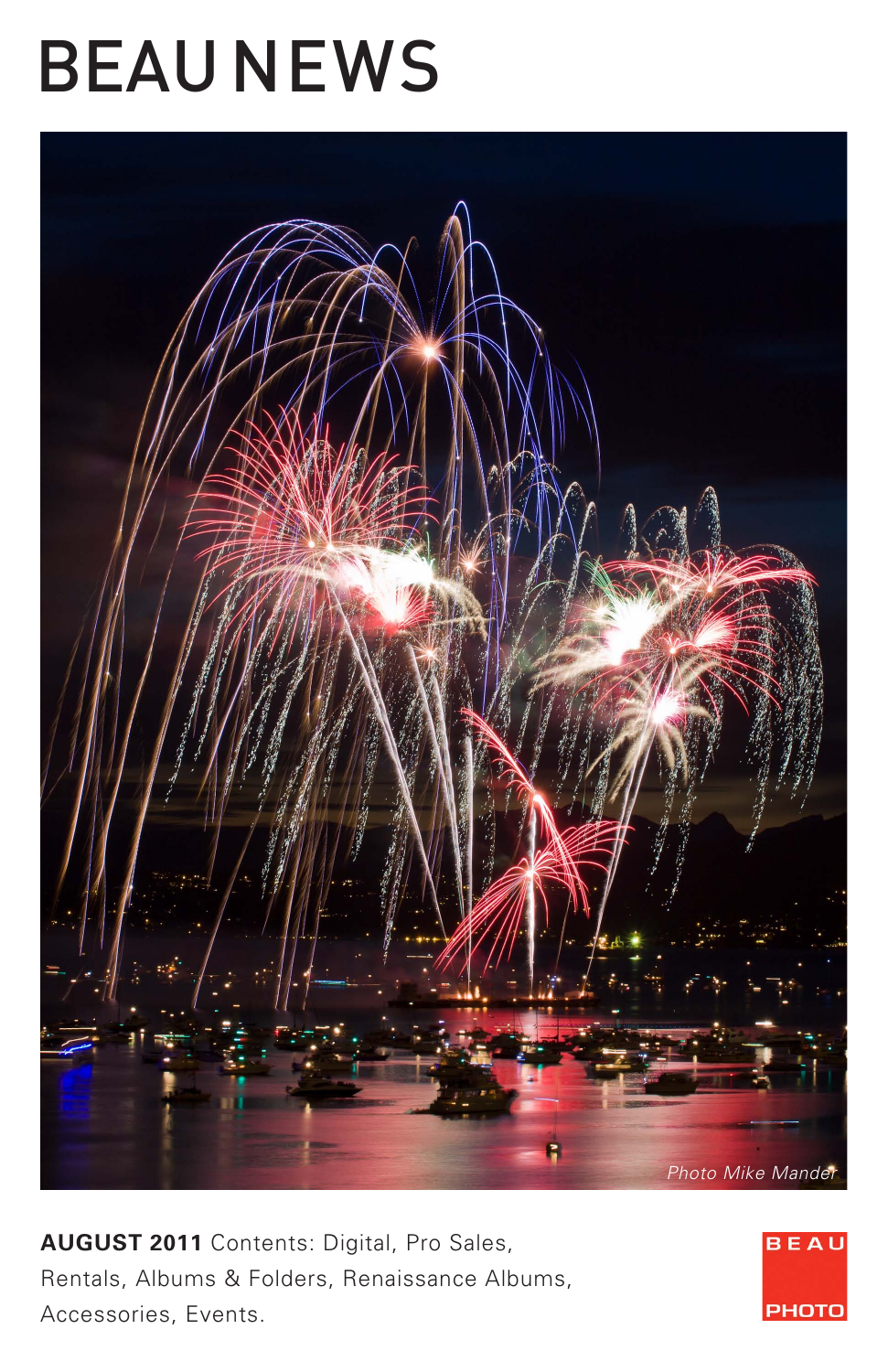### DIGITAL

MIKE M.



### *CALIBRATE YOUR MONITOR!*

There has never been a better time to buy into a monitor calibration system. We have both the topend Datacolor Spyder3 Elite monitor calibrators in stock and also the Xrite Eye One Display 2 units... and they are both on sale for \$245, roughly \$50 off their regular prices. We are holding those prices through to the end of August or while our existing stock lasts.

 *Why calibrate?* Well, why wouldn't you! Whether or not you are printing your own images, sending them out to a lab for output or just posting them on a portfolio website, having consistent and accurate colour is important. Obviously you want prints to look good and not waste a bunch of media on tests, and if you are going to be creating portfolio images for online viewing, the ad agencies or graphic design houses that are the ones who will ultimately be your customers, the ones who may be buying your images, well they will certainly be using calibrated displays themselves. You want to ensure that your images are correctly colour balanced and are not too bright and washed out, or too dark and muddy looking. The better they look, the more likely it is you'll sell those images or get hired for your work.

 The best solution is a good hardware calibrated display, like an **NEC SpectraView**, but if you don't have the budget for that (about \$1,100 and up for one of those), the second best option is to buy a monitor calibrator to work with your existing display. If you are running a Macintosh system, the Datacolor Spyder3 Elite will be your best option as the latest software will allow for direct control over the hardware on iMacs, MacBook Pros etc., meaning an easier calibration with less intervention required from you during the whole process. If you are running in Windows, either system will do an excellent job.

 Both the Spyder3 Elite and Eye One Display 2 calibrators give you lots of flexibility and are not locked into a fixed (and minimal) number of presets like the lower end models. With both of these higher end models, you have the ability to basically set any white point and any gamma you want, plus you can fine-tune the calibration after the fact also. This can be important when you are dealing with a lab, for example, where their output might be close, but not quite bangon to what you are seeing on your calibrated display. With these two units, you could create a custom calibration that mimics your lab's output giving you more predictable results. Secondly, some LCD displays calibrate better at slightly different white points than the defaults you get with the lower end models. For example, a 5000K (Kelvin) white point is a common preset (and what you would use for pre-press work and what I personally recommend for a calibration in a controlled light editing environment) and I have seen monitors that look substantially better at 5200K than they do at 5000K (smoother and more neutral grey scale gradient for example), and 5200 is not a preset available on any of the lower end calibration devices.

### *For more information on display calibration, please see my article here:*

http://www.beauphoto.com/frames/digital/news/matching.html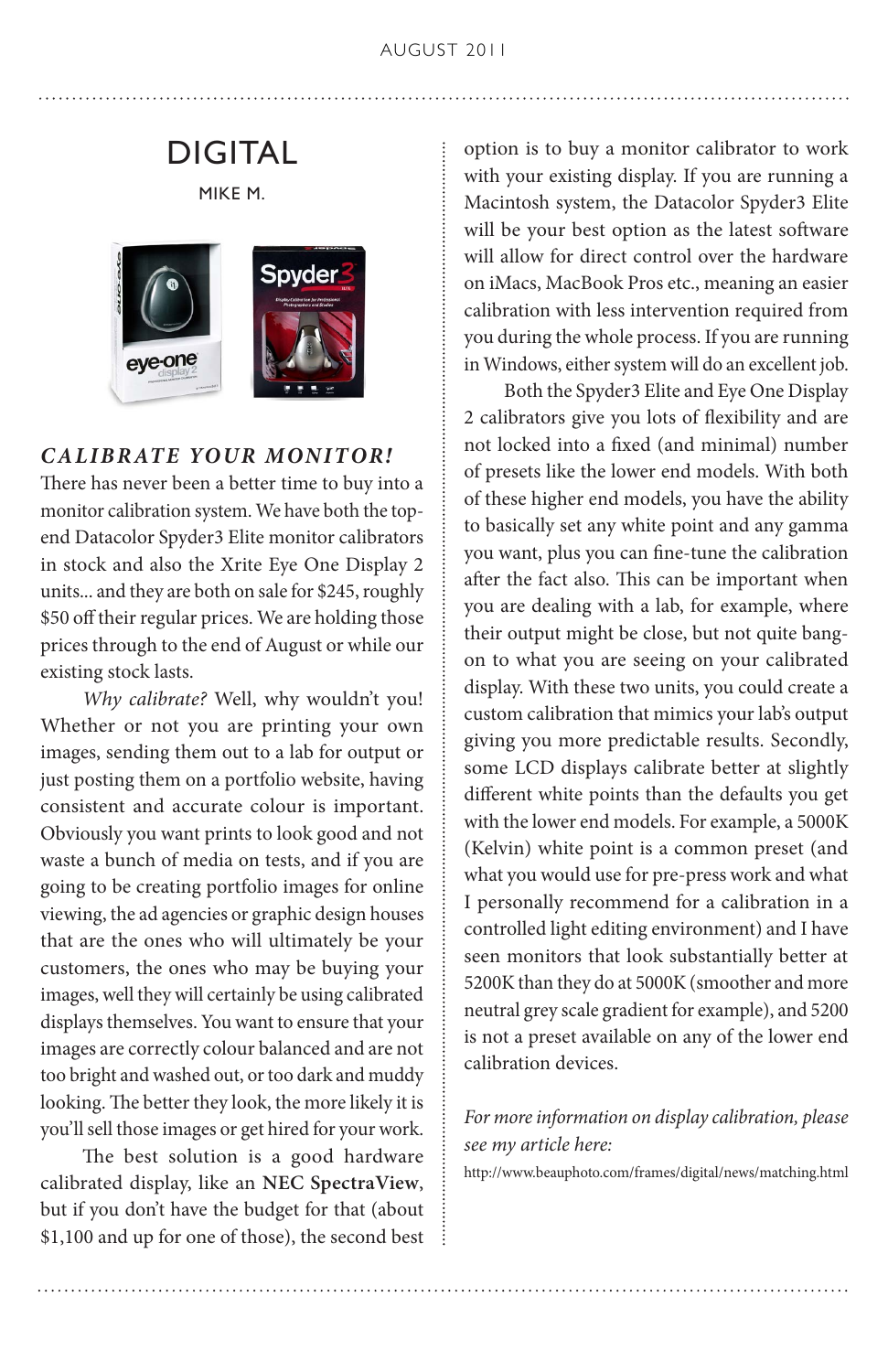### *NEW! XRITE C OLORMUNKI DISPL AY AND XRITE I1 DISPLAY PRO!*



If you want to step up to the latest and greatest calibration products, we just received these brand new Xrite monitor calibrators in. Hopefully by the time the next newsletter rolls around, I will have personal experience with these. For now, here are the prices...

| Xrite ColorMunki Display | \$229.50 |
|--------------------------|----------|
| Xrite i1 Display Pro     | \$298.50 |

#### *OS X LION*

Apple has finally released their latest operating system, OS X Lion (v10.7), and while it looks to be a great upgrade (in most ways) with respect to user interface and OS usability, the jury is still out with respects to using printers, scanners and other devices right off the bat. For example, if you have a Nikon Super CoolScan film scanner that you still rely on, you will guarantee that it will no longer work if you upgrade to OS X Lion... well at least Nikon's software will no longer work. You see, Nikon Scan is PowerPC code only (the older style of processors before Apple moved to the Intel camp), and while it generally still worked well even under OS X Snow Leopard (v10.6), it won't under Lion. The reason for this is that Apple's emulator software, Rosetta, is no longer supported under OS X Lion. There are other third-party scanner drivers that certainly may work, such as Lasersoft's SilverFast (version 8, which is coming in August, will be Lion compatible), but if you are used to Nikon Scan, switching software will certainly be a shock to the system and will require you to purchase alternative scanning software.

 What you should do before upgrading to Lion, is to check out older software that you still rely on and see if it is PowerPC code only. An easy way to check is to find the application's icon in the OS X Finder, highlight it and press Command-I on the keyboard. This will open an info window and the first line in the General information section says "Kind". If it says "Application (Intel)" or "Application (Universal)", chances are pretty darn good (but not guaranteed) that it will run fine under OS X Lion. However if it says "Application (PowerPC)", well then you are hosed. That program will never run under OS X Lion.

 With regards to printer drivers, or indeed any software that works behind the scenes and does not live in the Application folder, things are a little murky. You will need to either wait for the company to make a compatibility announcement, read about someone else's experience with a Lion upgrade, or just take a chance. If you decide to chance a Lion upgrade, I would highly recommend taking a blank external hard drive and creating a full clone of your main hard drive (usually just called "Macintosh HD") before installing Lion. Any number of programs will do this, a good one being Carbon Copy Cloner (http://www.bombich.com).

 I have already upgraded my MacBook Air to Lion and am quite impressed with it so far. Soon, I will also be upgrading my 27" iMac and will then have an opportunity to check Epson printer drivers, Wacom tablet drivers, Spyder3 monitor calibration software, and a whole slew of other programs. If I find any surprises, , I will likely be reporting this on my blog, so keep an eye on that in the weeks ahead.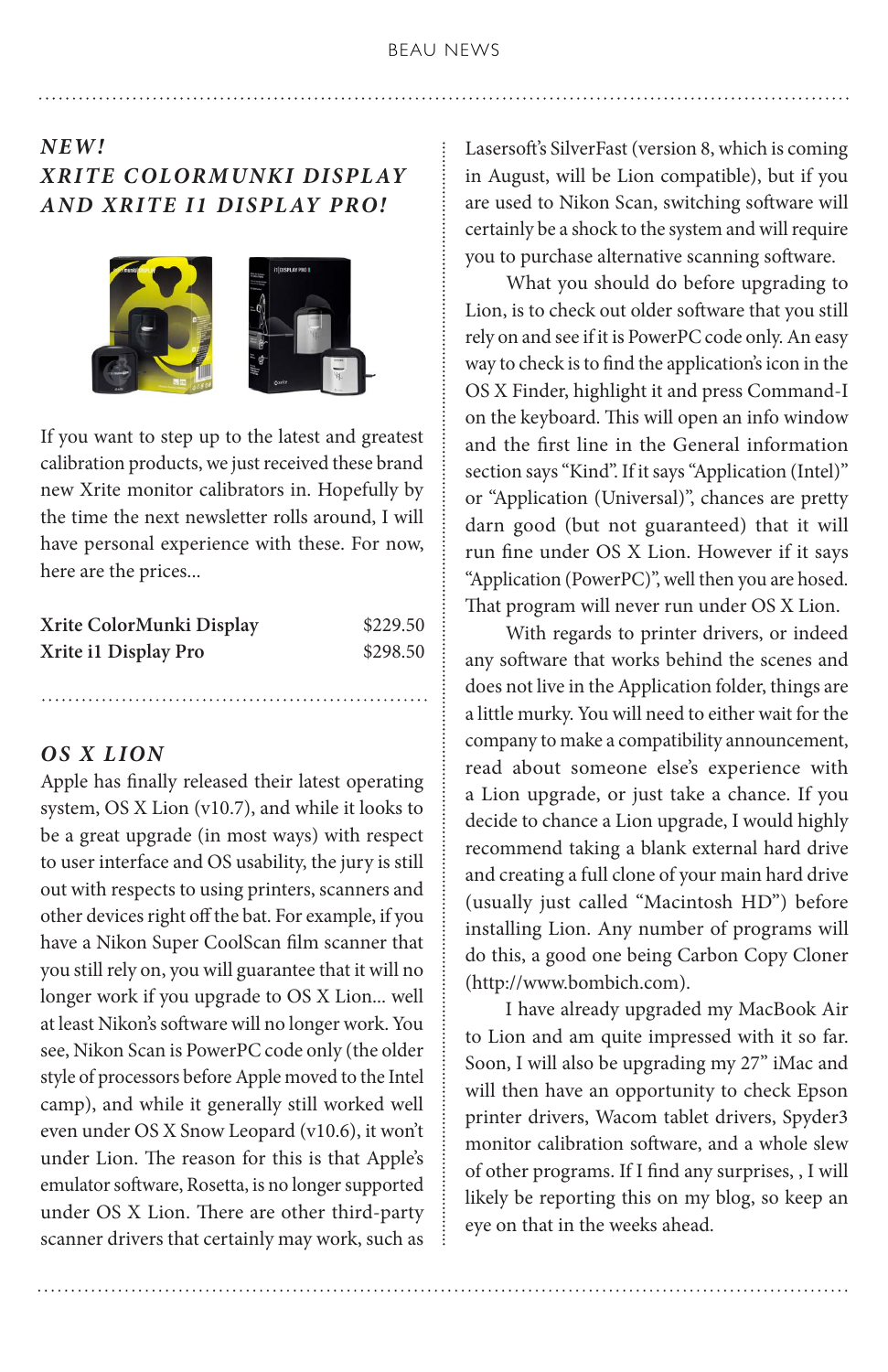### **MIKE'S EUROPEAN VACATION!**

Well not Europe, but specifically Germany. I will be off for the latter half of August travelling and taking lots of photos. My father is over there now and I have quite a few relatives there too, so I will be looking forward to lots of sightseeing and photography, especially since the last time I was there was way back in 1984! Watch my blog for some postings with photos and image galleries while I am travelling:, photos which most definitely won't be my usual landscape work: http://mikemander.blogspot.com

PRO SALES KEN S. The **MOLA** Family of Softlights Jemi 22 Setti 28" Euro 33.5 ntti 43.5

### *MOLA SOFT LIGHTS*

At Beau Photo we are always on a search for products of the highest quality with unique design. We have found that in Mola Softlights. Mola's unique patented designs allow you to get more work out of less light. Designed by a photographer for photographers, the Mola reflectors capture and focus light with maximum efficiency. They are shaped to intercept all paths of light, no matter which direction they leave the flash tube, and

redirect them toward the subject. This is a big improvement on most square "box lights", which can only focus a portion of the light available. MOLA's signature light output is its light clarity, efficiency and outstanding light control. The choice of four sizes makes Mola reflectors ideal for a wide range of photographic jobs, especially those regularly handled by less efficient "box lights". For more information check out Mola's website or blog below. For prices e-mail prosales@beauphoto or call Ken at 604 734-7771

http://www.mola-light.com/html/technical.php http://blog.mola-light.com/



### *BEAT THE PRICE INCREASE ON CALIFORNIA SUNBOUNCERS !*

The price of California Sunbouncers is going up 10 % in September. So what should I do? I know - put all "in store" stock of California Sunbounce products on sale.

 Buy your sunbounce now and save 20% off the September prices. California Sunbounce's inspired system consists of an aluminum frame that can be assembled and disassembled quickly and then combined with different reflecting, lightreducing, or light-absorbing screens.

 The frame is available in several useful sizes. It is extremely light and very stable. The modular system allows you to combine a frame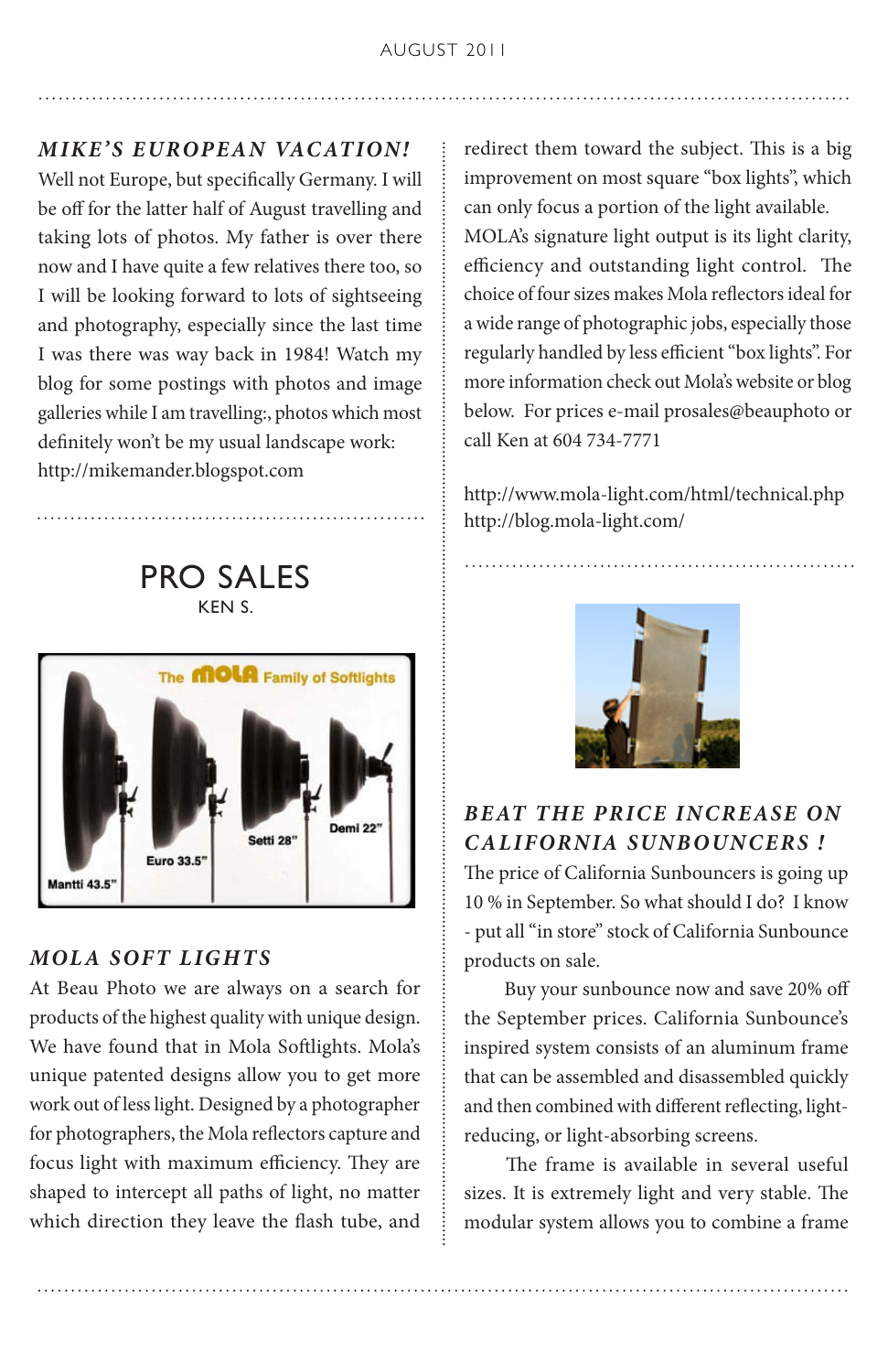with every type of screen allowing one frame to serve alternatively as a reflector, diffuser, or light hood (flag) and/or mobile shades. The system gives you the right tools for any conceivable exposure conditions.

 Still not sure you want to buy one? Here is a short list of photographers who use the California Sunbounce: Greg Gorman, Rolando Gomez, Nick Vedros, Michael Grecco, and Erin Manning. Check out their website for more on this great product.

http://www.sunbounce.com/

### *LIGHTING ON SALE! (in stock item s only – while quantities last)*

Sale on Norman Allure continuous lights!

 The Norman Allure C1000 (811968) is ideally suited for video, still photography and digital imaging. The unique dual quartz lamp configuration allows 350, 650 and 1000 watt output while maintaining a constant color temperature.

 Weighing only three pounds, the compact Allure C1000 is easy to handle, making it well suited for location work.

 A built-in cooling fan provides ventilation and helps to maintain a proper operating temperature. For safety, the C1000 includes an internal thermal switch and fused circuit protection.

#### **Norman Allure C1000**

Reg. \$299.95 **Sale \$199.95 Barndoors for Allure C 1000** Reg. \$86.95 **Sale \$ 69.95**

### *G R E AT S AV I N G S ON DYNALITE PRODUCTS*

We again have made a special purchase of select Dynalite products to offer you a great summer sale. Dynalites are light-weight and easy to carry around,



yet they pack a lot of punch. Can you imagine getting up to 2000 w/s out of a single head? Their packs come in 400, 500, 8000 and 1600 w/s to match your out put needs. Designed and manufactured in the USA, Dynalite has earned its reputation as powerful flash equipment in a small and lightweight package. Professional photographers from around the world choose Dynalite to satisfy a wide variety of demanding lighting needs. But there's more to it than that. If you are new to the Dynalite family, you might be surprised to find that big power in a portable package doesn't just mean location photography. It also means the ability to rely on flash power that simply won't let you down in the studio.

**Dynalite RP500/RH1050 Road Kit**  *Reg.\$999.95* Sale \$ 769.95 **Dynalite Road Max 800 kit MK8-1222** *Reg. \$2276.95* Sale \$1899.95 **Dynalite Studio series Kit SK16-12100** *Reg. \$3998.95* Sale \$3199.95 **Dynalite Road Max 1000 Studio Kit**  *Reg. \$3998.95* Sale \$3199.95 **Dynalite Studio Flash Head SH2000** *Reg. \$788.95* Sale \$644.95 **Dynalite Soft Lite 18" Beauty Dish** *Reg. \$173.95* Sale \$135.95

*Also new to Beau* - Dynalite parabolic umbrellas in 3 sizes: 120/180/200cm. *Call for prices!*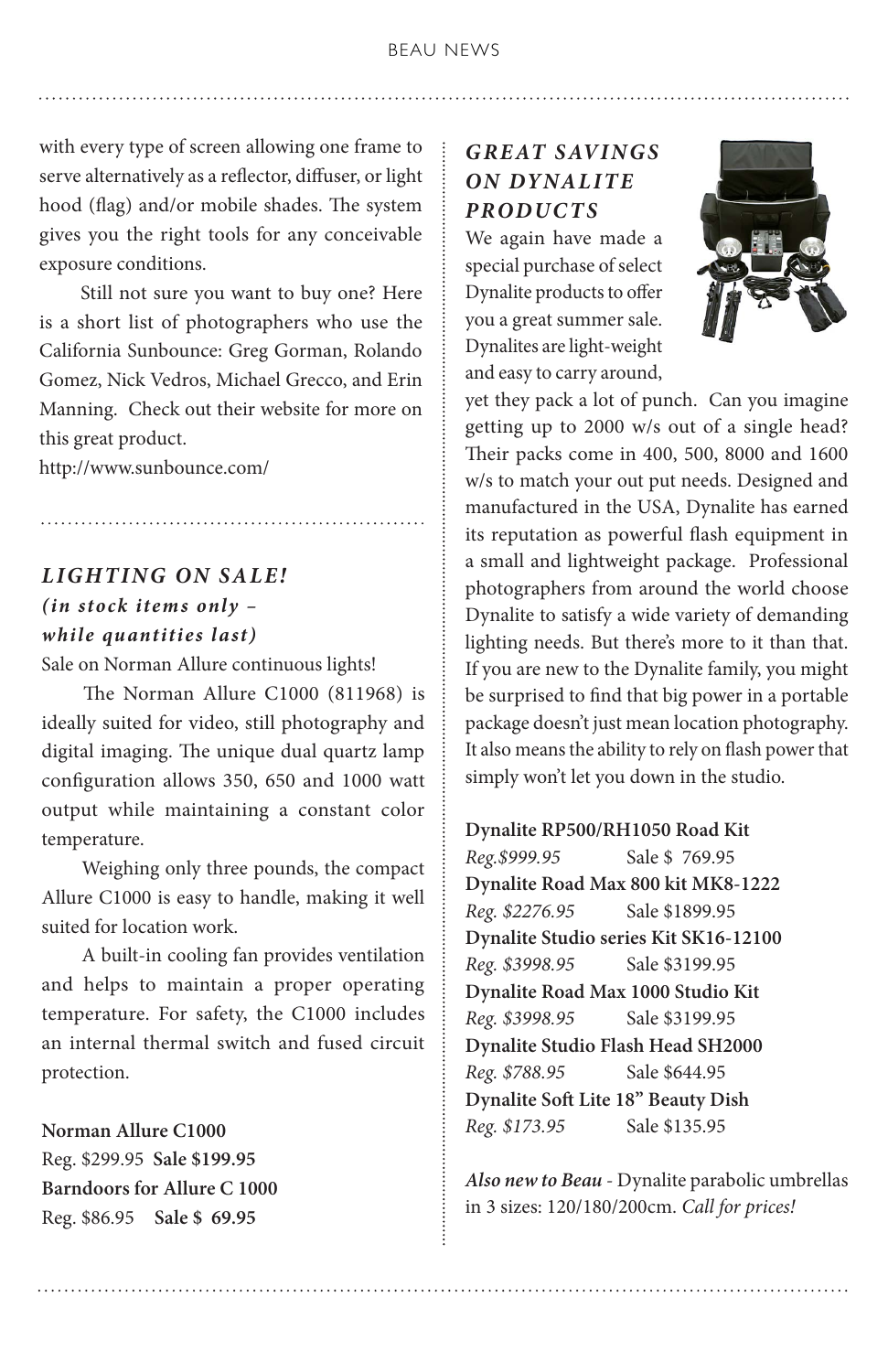### RENTALS JASON K.

### *CALIFORNIA SUNBOUNCE!*

Yes! We have just received more California Sunbounce products in our rental department!

**Micro-Mini 2'x3' with Zebra/White** - *\$15/day* **Micro-Mini 2'x3' with Silver/White** - *\$15/day* **Mini Kit 3'x4' with Silver/White -** *\$20/day* **Mini Kit 3'x4' with Zebra/White** - *\$20/day* **Sun Swatter Mini 3'x4' Translucent screen** - *\$25/day*

**Pro Kit 4'x6' with Silver/White** - *\$30/day* **4'x6' Zebra/White Fabric** - *\$12/day*  **4'x6' Translucent Fabric** - *\$12/day*

### *MOLA SOFTLIGHTS!*

The 28" Mola Setti and the 22" Mola Demi have arrived and have made their presence known. These light modifiers have been adopted by some very well known photographers who like the more gradual fall off compared to a softbox, but with less wrap around one would get with an umbrella. The Demi is perfect for portraits, with a very even light output. The Setti is a deep dish that projects a soft core of centre light that falls off very nicely. It has plenty of coverage for full length portraits.

| Mola Demi  | \$35/day |
|------------|----------|
| Mola Setti | \$45/day |

### ALBUMS & FOLDERS BARB B.

It's hard to believe it's already August, and it seems as though our summer has barely begun. (And that the kids are heading back to school in just a few weeks!) I'm planning my PNE jaunt and deciding 'where' I'll put that prize home when I win it! (Oh, yes. My glass is at least half-full most days!)

 We're working hard to stock up everything we'll need for you back-to-schooler's, and hope we'll have everything you'll need on hand. If there's anything special that you know you have to have, please check in with us as soon as you can. If we don't currently have it, we should have enough time to get it in for you before school starts!

 I've had a number of requests for graduated backgrounds in the last few months. I have located a supplier, and am waiting for swatch samples to display. They're available as a special order in 11 colour choices and 2 widths: 31x43 and 43x67" and made of non-glare PVC (washable!!). The narrow is about 55.00 plus transportation (still working on getting a better rate; at this moment, it appears freight will be about \$ 35.00).

 Our album and folder manufacturers are now back to work, catching up on the orders that were received while they were closed for annual staff vacations. I anticipate my next AGT delivery about the 15th of this month, so if you know you'll be needing a specific (or even a general) number of anything, please advise as soon as possible. We'll do our best to have what you need on hand.

E-mail your inquiries to info@beauphoto.com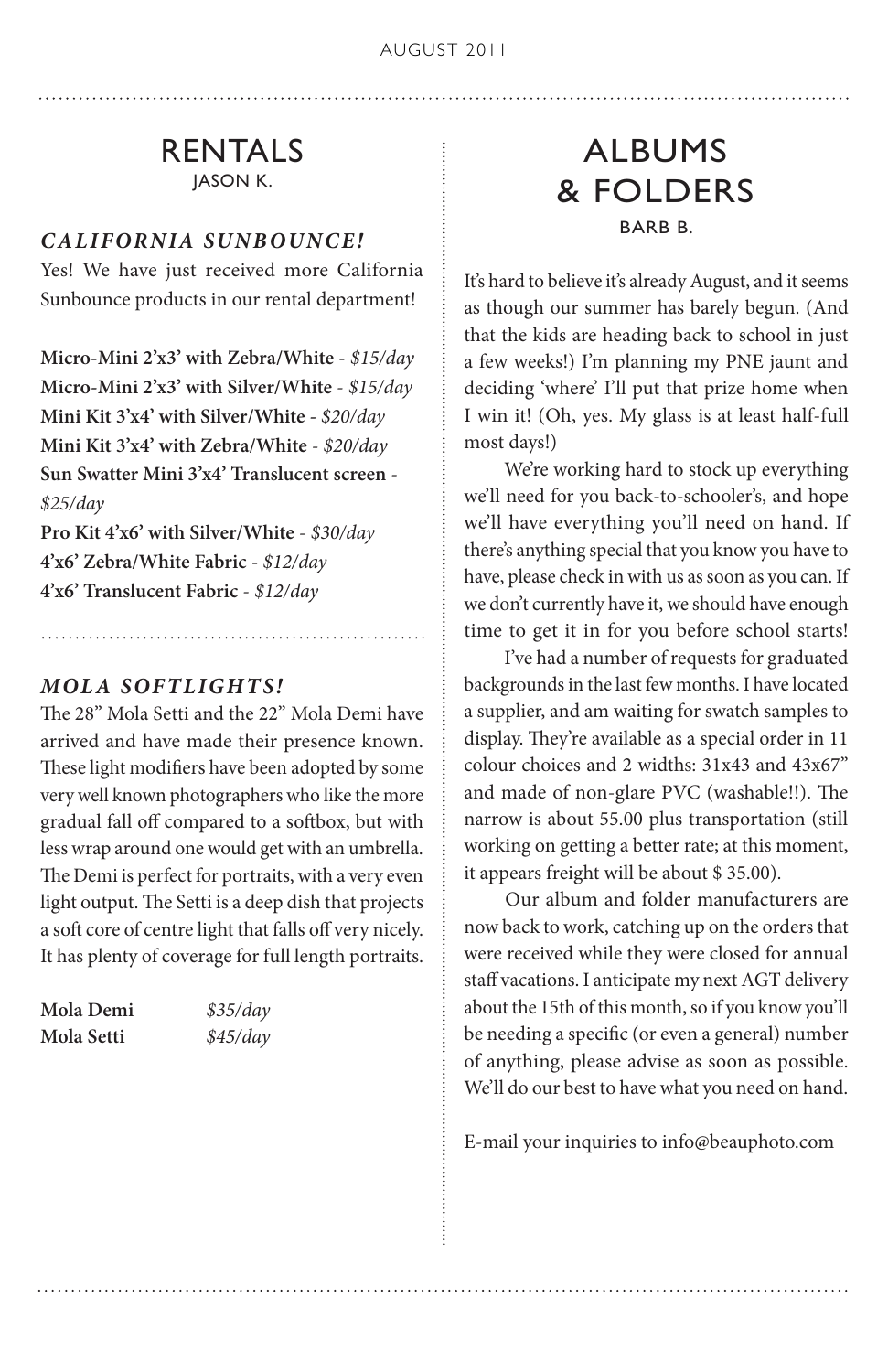### RENAISSANCE ALBUMS SIMON B.

### *THANKSGIVING DEADLINES?*

Fall is coming and it's time to start planning for Thanksgiving weekend deliveries. Many of your clients visit family members over the Thanksgiving weekend (Oct. 10, 2011) and may want their finished albums at that time. You will be surprised how quickly that Thanksgiving deadline arrives. This year's deadlines are:

*Option C*: Orders must be in house and given FINAL approval by **Friday August 26th**  *Option B*: Order must be in house given a FINAL approval by **Friday September 2nd** *Option A*: Order must be in house by **Friday September 15th**

### *LIBR ARY AND AMBIANCE ALBUM DESIGN SOFT WARE*

As many of you already know ABC Photocolour has created a free software that will allow you to access all of the Renaissance mat layouts and design your album virtually on your computer screen. Drag any one of the more than eighty different mats available into the design area on your screen and then drag and drop your images into the mat openings provided. This software will allow you to enlarge and crop your images accurately, as well as to turn your images into black and white or sepia. Once your album is ready, all you have to do is click a button and your order will be sent directly to ABC Photocolour. If you are not able to pick-up your order from ABC Photocolour, just let us know and we can send your print order, album and mats directly to your door.

 For more information about this software, please contact Simon at Beau Photo - or you can call Roy at ABC Photocolour at 604-736-7017, extension 638.

. . . . . . . . . . . . . . . . .

**ACCESSORIES** MACIEJ W.



### *CAMER A BAGS ON CLEARANCE!*

This month's newsletter is brought to you by the letter **T** and the number **65**!

 And what is that stand for you ask? **Tamrac!**  And 65 of them! Anything from small to large bags. Most of these are just one of a kind, so hurry down and check them out while quantities last! Don't miss out on this opportunity! *All bags are final sale!*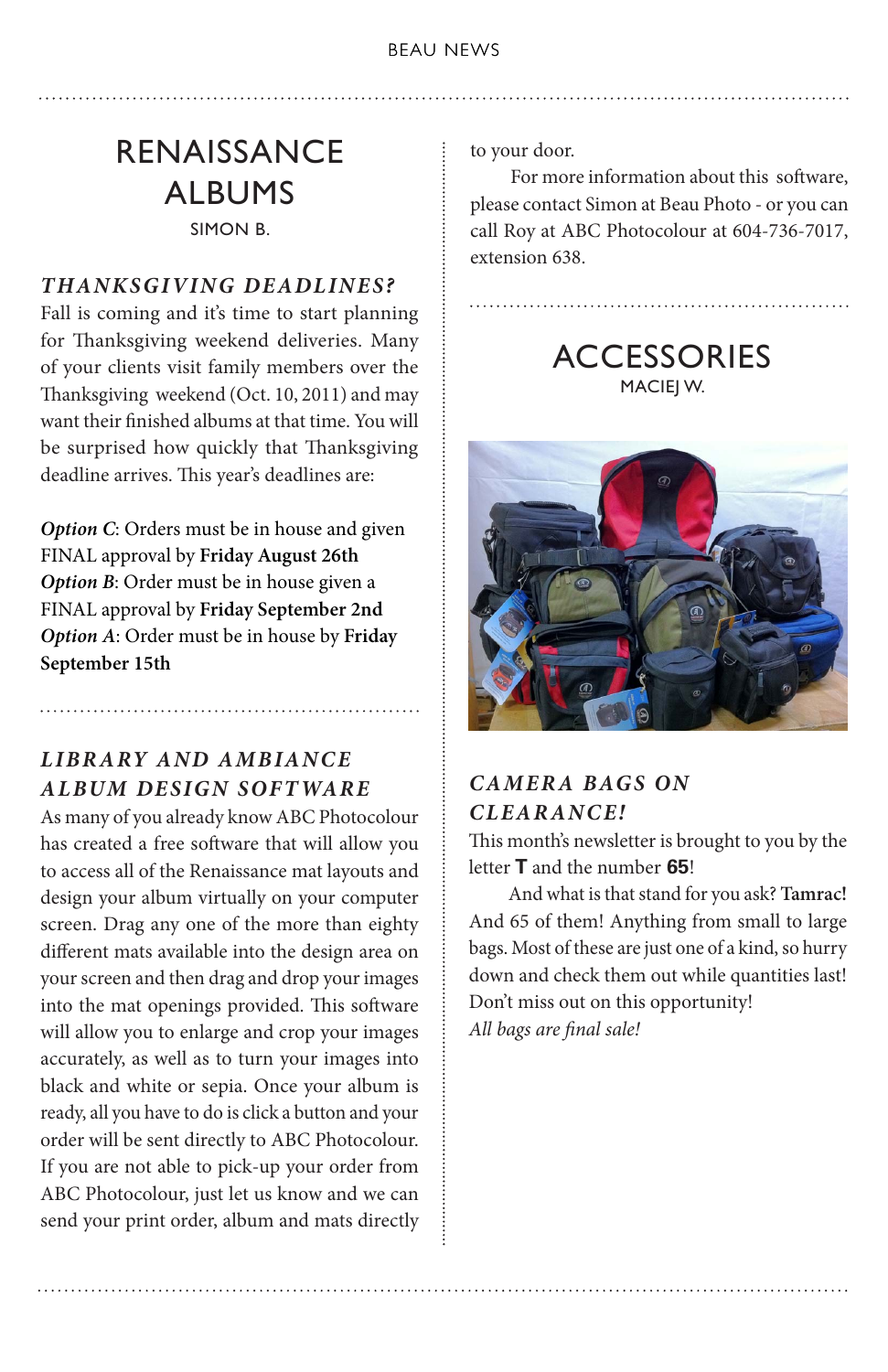#### **BEAU NEWS MARCH 2011**

### EVENTS

#### *REGISTER SOON!*



educational

August 7th | 10am - 4pm

Simon Fraser University

This full day seminar is suited for anyone with an interest in photography. Drawing from a vast variety of subjects Art will introduce you to a new visual vocabulary. Highly inspirational and moving, Art will show you a new way to see.

artwolfeworkshops.com for more information and to register